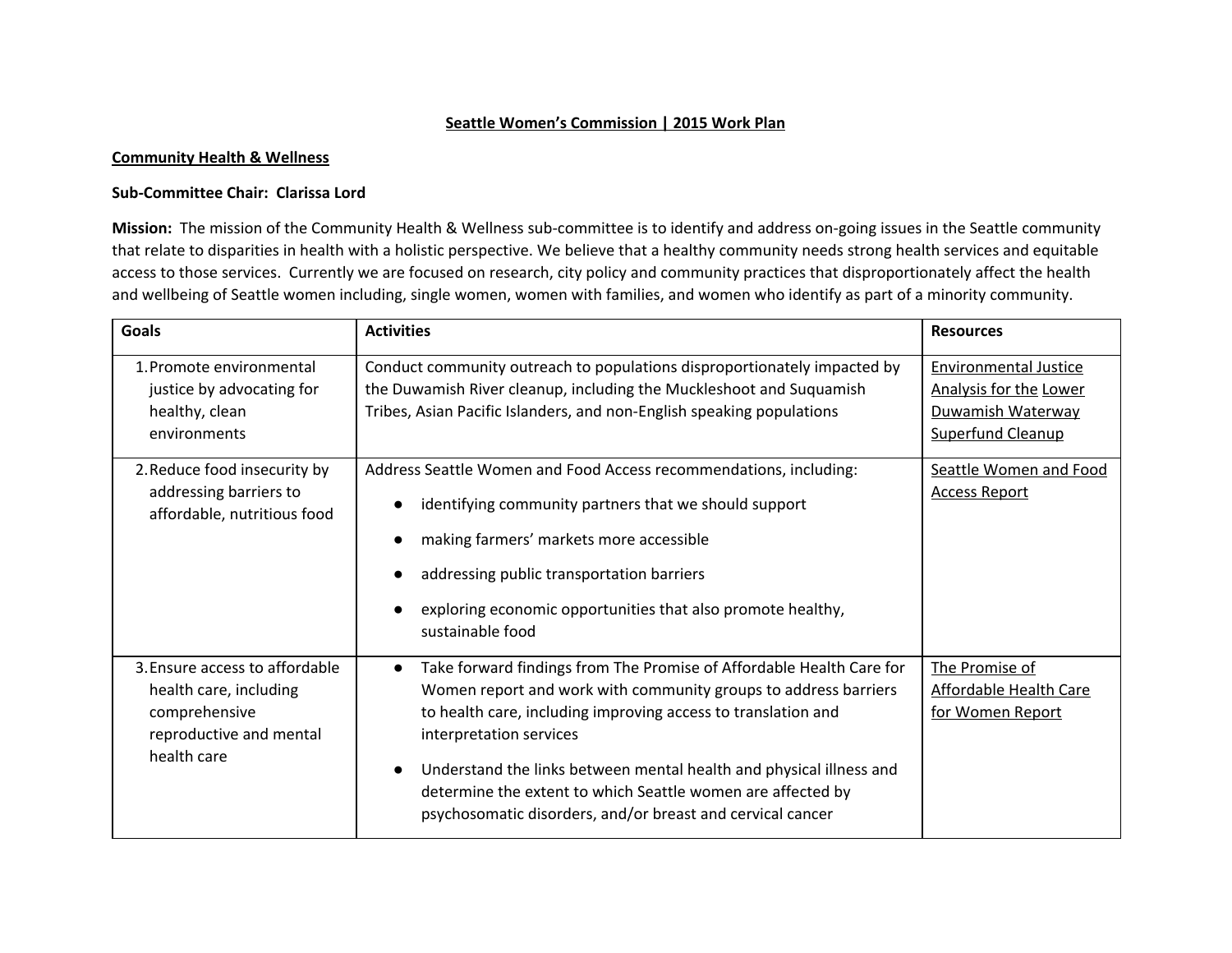|                                                                                                                                                              | Monitor legislation related to reproductive health<br>Explore ways the SWC can be supportive of programs that address<br>$\bullet$<br>substance abuse, addiction and other mental health issues |  |
|--------------------------------------------------------------------------------------------------------------------------------------------------------------|-------------------------------------------------------------------------------------------------------------------------------------------------------------------------------------------------|--|
| 4. Reduce maternal and infant<br>mortality, especially among<br>women of color                                                                               | Engage with community coalitions, (e.g., Equal Start Coalition) to further<br>understand existing efforts to reduce maternal mortality.                                                         |  |
| 5. Promote programs and<br>policies that support<br>women's empowerment<br>and increase self-esteem,<br>especially among younger<br>women and women of color | Develop a network of senior mentors to guide youth empowerment efforts                                                                                                                          |  |

## **Economic & Educational Opportunities**

# **Sub-Committee Chair: Morgan Beach**

**Mission:** Our mission is to promote economic and educational equity for all women in Seattle.

| <b>Goals</b>                                                                   | <b>Activities</b>                                                                                                                                                     | <b>Resources</b> |
|--------------------------------------------------------------------------------|-----------------------------------------------------------------------------------------------------------------------------------------------------------------------|------------------|
| 1. Ensure equitable access to<br>economic and educational<br>opportunities and | • Continue active participation in Gender Justice Project to recommend<br>city policies to promote pay equity for city employees and private<br>employers in Seattle. |                  |
| advancement for women in<br>Seattle                                            | Connect with groups and individuals also working on gender economic<br>$\bullet$<br>equity around the city                                                            |                  |
| 2. Promote gender economic<br>and pay equity in Seattle                        | Monitor implementation of new city pre-k programs and provide<br>$\bullet$<br>guidance                                                                                |                  |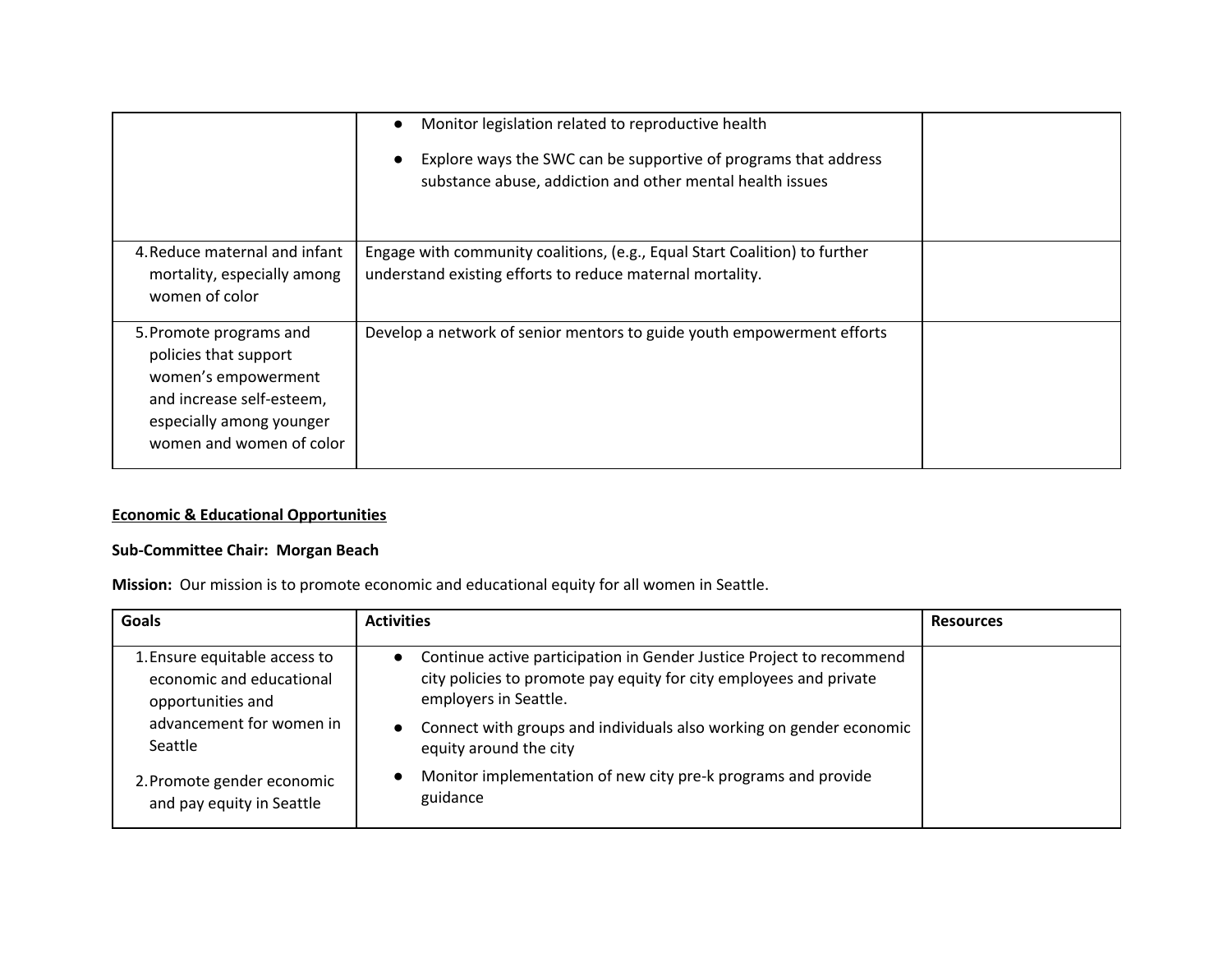| 3. Support access to quality                                                                                 | Investigate and plan for action steps related to wage theft                                                                                                                              |  |
|--------------------------------------------------------------------------------------------------------------|------------------------------------------------------------------------------------------------------------------------------------------------------------------------------------------|--|
| and affordable childcare<br>and early childhood<br>education for all families<br>who live or work in Seattle | Identify policies and actions that promote women and girls' access to<br>education, with a particular emphasis of equal representation in<br>currently underrepresented fields like STEM |  |

### **Equitable Development**

### **Sub-Committee Chair: Alison Mondi**

**Mission:** Our mission is to identify and address barriers to shelter, transitional and permanent housing and to support secure, affordable housing options for women and families in Seattle.

| <b>Goals</b>                                                                                                                                   | <b>Activities</b>                                                                                                                                                                                                                   | <b>Resources</b> |
|------------------------------------------------------------------------------------------------------------------------------------------------|-------------------------------------------------------------------------------------------------------------------------------------------------------------------------------------------------------------------------------------|------------------|
| 1. Support effective models<br>for accessing safe, culturally<br>competent shelter and<br>housing for women, youth                             | <b>Cultural Competency</b><br>Look to the work of Got Green and who bears the cost of development<br>Safe spaces for LGBTQ homeless and unstably housed youth<br>Better counts of people/families who are doubled up                |                  |
| and families in Seattle.<br>2. Ensure access to affordable,<br>safe and clean housing for<br>all women and families in<br>Seattle.             | <b>Community-Centered Development</b><br>2030 Plan - keep concerns of women and communities of color at the<br>forefront                                                                                                            |                  |
| 3. Promote equitable<br>development policies that<br>support thriving<br>communities and families in<br>Seattle.<br>4. Promote the enhancement | <b>Coordinated Entry</b><br>Follow recommendations and look to ways the Commission can support<br>those recommendations and add element of accountability to make<br>youth, family, and homeless adult coordinated entry successful |                  |
| of an equitable,<br>comprehensive<br>transportation                                                                                            | Low-Income Fare (should Prop 1 pass)<br>How will this be implemented?                                                                                                                                                               |                  |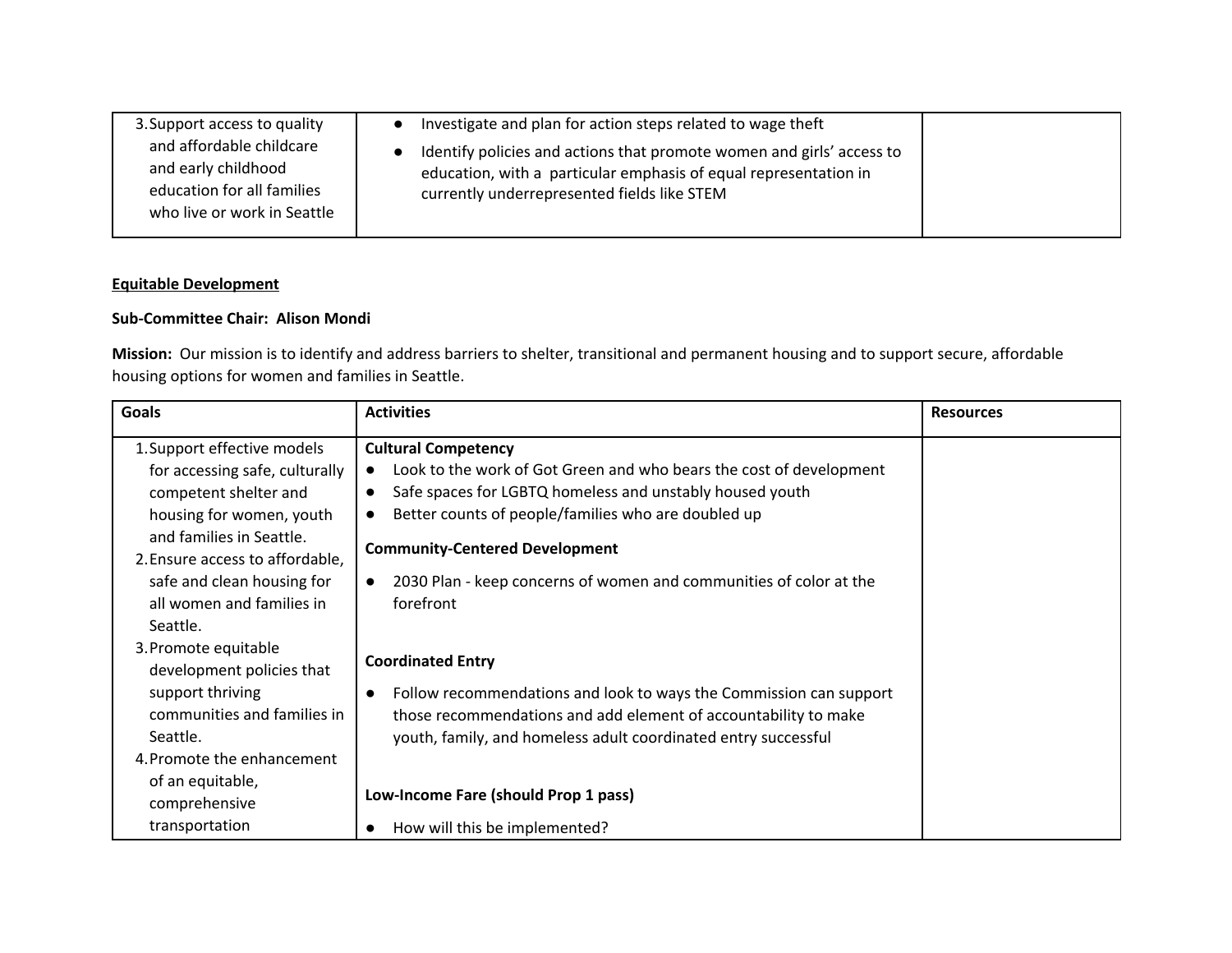| infrastructure to meet the<br>needs of all Seattle<br>families. | <b>Legislative Session</b><br>Removing eviction proceedings in which the tenant won from tenant<br>screening reports<br>Portability of tenant screening reports<br>WLIHA - trying to connect housing for unaccompanied minors to<br>education funding<br><b>Housing Trust Fund</b><br><b>Student Homelessness Act</b> |  |
|-----------------------------------------------------------------|-----------------------------------------------------------------------------------------------------------------------------------------------------------------------------------------------------------------------------------------------------------------------------------------------------------------------|--|
|                                                                 | <b>SHA "Stepping Forward" plan</b><br><b>Unsheltered Homelessness Task Force</b><br>Recommendations due out by end of year                                                                                                                                                                                            |  |

# **Violence Prevention and Criminal Justice**

## **Sub-Committee Chair: Jaron Goddard**

**Mission:** Our mission is to create strong community partnerships and advocate for policies and programs that reduce violence against women and girls in Seattle.

| Goals                                                                            | <b>Activities</b>                                                                                                                                                                                                                                                                                            | <b>Resources</b> |
|----------------------------------------------------------------------------------|--------------------------------------------------------------------------------------------------------------------------------------------------------------------------------------------------------------------------------------------------------------------------------------------------------------|------------------|
| 1. Reduce violence against<br>women and girls                                    | Support King County and SPD to reverse ratio of sex worker to perpetrator<br>conviction rates.                                                                                                                                                                                                               |                  |
| 2. Increase access to and<br>knowledge of resources for<br>survivors of violence | Policy Target: Track policy monitoring and evaluation efforts; become<br>engaged at stakeholder meetings.<br>Community Outreach Target: Advocate for resources to be allocated towards<br>advertisement of sting operations in order to increase awareness of law<br>enforcement operations to perpetrators. |                  |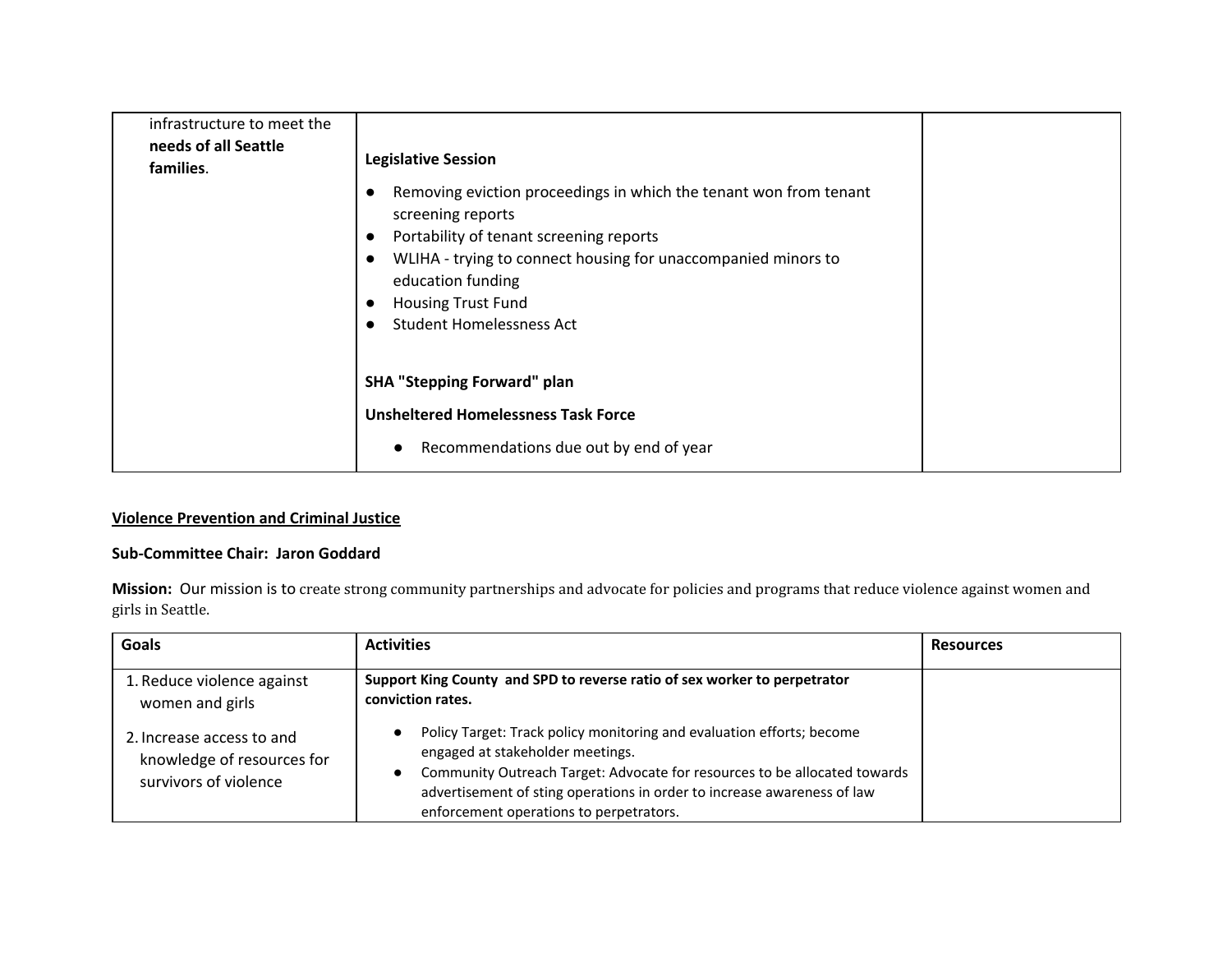| 3. Support equal and fair<br>application of the law<br>4. Increase preventative<br>education for youth to<br>prevent violence against<br>women, and promote girls'<br>empowerment and positive<br>self-esteem. | Populations Affected: Sex workers; trafficked women; immigrants; youth;<br>$\bullet$<br>women living in poverty; non-English/ limited English speaking; women of<br>color; homeless women<br>Support improvement of police and first responder skills for non-English speaking<br>female victims of SA/GBV/DV<br>Community Outreach Target: Commissioners conduct SPD ride-alongs;<br>$\bullet$<br>Commissioners meet with ReWa and other immigrant service providers<br>Populations Affected: Non-English / Limited English speaking; immigrants;<br>$\bullet$<br>women of color                                            |  |
|----------------------------------------------------------------------------------------------------------------------------------------------------------------------------------------------------------------|------------------------------------------------------------------------------------------------------------------------------------------------------------------------------------------------------------------------------------------------------------------------------------------------------------------------------------------------------------------------------------------------------------------------------------------------------------------------------------------------------------------------------------------------------------------------------------------------------------------------------|--|
|                                                                                                                                                                                                                | Partner with existing programs in the City of Seattle, such as the Office of<br>$\bullet$<br>Immigrant and Refugee Affairs' Refugee Women Institute                                                                                                                                                                                                                                                                                                                                                                                                                                                                          |  |
|                                                                                                                                                                                                                | Advocate for school-based health curriculum (START) that includes<br>violence-prevention component                                                                                                                                                                                                                                                                                                                                                                                                                                                                                                                           |  |
|                                                                                                                                                                                                                | Community Outreach Target: Identify Seattle schools and specific teachers<br>who will teach START curriculum; create awareness campaign (op-eds, etc).                                                                                                                                                                                                                                                                                                                                                                                                                                                                       |  |
|                                                                                                                                                                                                                | Create community partnerships to better inform policy advocacy                                                                                                                                                                                                                                                                                                                                                                                                                                                                                                                                                               |  |
|                                                                                                                                                                                                                | Community Outreach Target: Conduct listening sessions with Helen B. Ratcliff<br>House in first quarter; conduct listening session with WARN Network;<br>conduct listening session with TBD groups that work with victims of<br>DV/SA/GBV.<br>Populations Affected: Sex workers; trafficked women; immigrants; youth;<br>$\bullet$<br>women living in poverty; non-English/ limited English speaking; women of<br>color; homeless women<br>Create strong community partnerships through quarterly listening session:<br>$\bullet$<br>with formerly incarcerated women, sex workers, victims and perpetrators of<br>DV/SA/GBV. |  |
|                                                                                                                                                                                                                | <b>Support creation of Family Justice Center</b>                                                                                                                                                                                                                                                                                                                                                                                                                                                                                                                                                                             |  |
|                                                                                                                                                                                                                | Community Outreach Target: Identify service providers and conduct<br>$\bullet$<br>community outreach pertinent to FJC.<br>Policy Target: Write letter of support for FJC.                                                                                                                                                                                                                                                                                                                                                                                                                                                    |  |